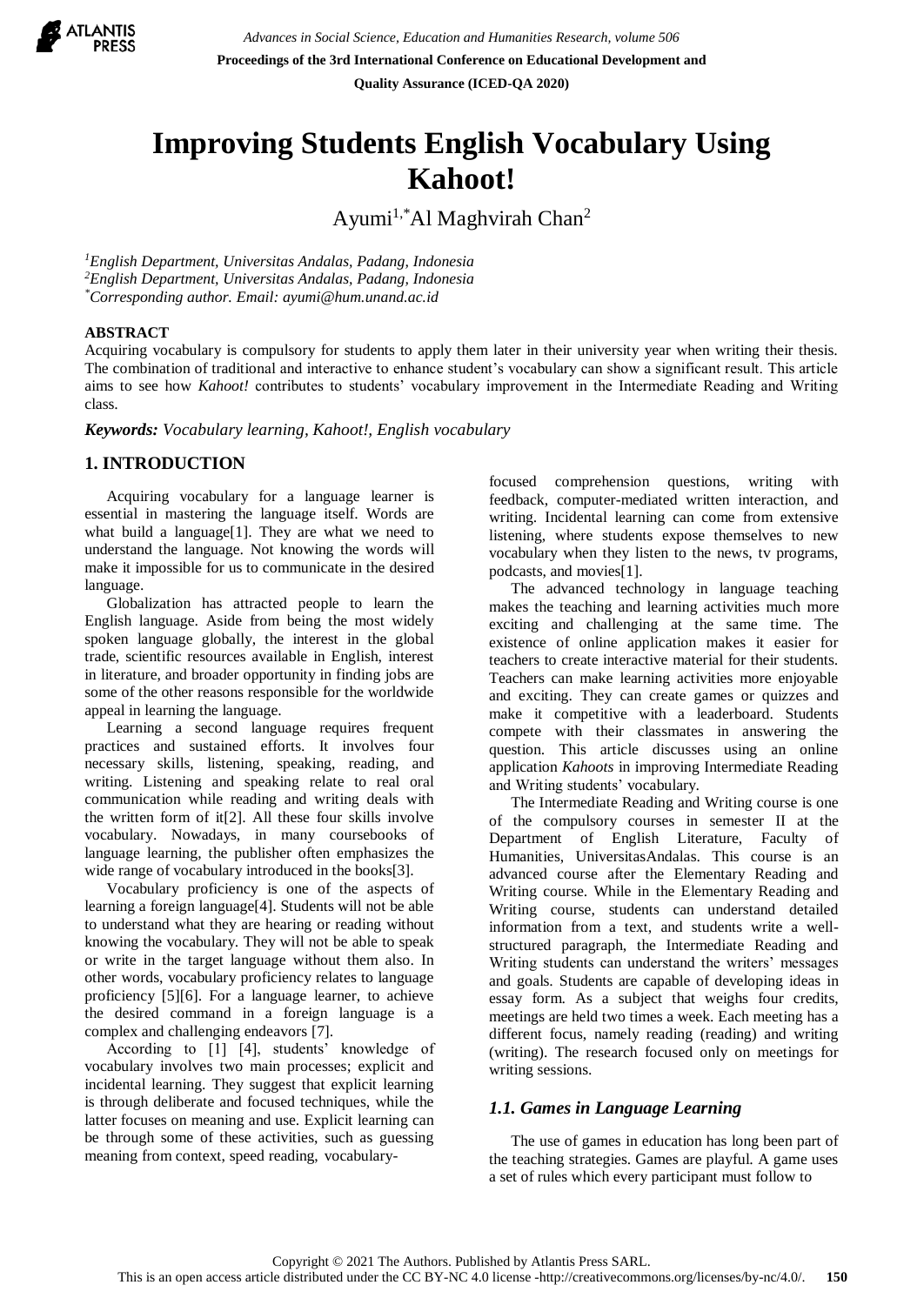reach the objectives[8]. In education, games function as support tools to engage students in a particular learning objective. They encourage students to develop critical thinking in solving the problems presented in the game [9]. Using games in learning activities can keep students motivated, engaged, and concentrated over time [10].

In vocabulary learning, using games can give students the context of real usage of the words. For example, when teaching students words related to appearance, the *Who am I?* game has an objective to practice the language of physical description – hair, build, and clothes. In this game, students play in pairs. The teacher gives each student an envelope with a set of picture cards in it. Student A then picks a picture from their collection without showing it to student B and pretend to be the person. Student B needs to guess who they are by asking questions. Student B can ask, *Are you a female*? If student A says yes, student B must put aside all-male pictures in their set. They then ask, *Have you got dark hair?* If student A says no, they again need to put all dark-haired women pictures in their set aside. When student A manages to describe student A and then match their pictures, student A takes the turn to guess who student B is[11]. This game lets the students experience the learning activity. They engage themselves in using the expressions over and over.

With digital technology so advanced and broad nowadays, it influences education from all aspects, including language learning[7][8][10]. Language learning becomes easy to access because there are abundant resources on the internet, starting from preschool to higher education and professionals. The internet provides many easy to use resources where teachers can create an activity or use the one available for their students. On the other hand, learners can practice both inside and outside the classroom.

# *1.2. Kahoot! Inside and Outside the Classroom*

Students may lose their focus, concentration, and motivation during class, which leads to a decrease in learning outcomes. To avoid this, teachers need to provide engaging activities to retain their attention and participation in the lesson. Using game-based learning is a way to keep students engage in learning[10].

*Kahoot!* is an online quiz platform. It is a gamebased learning platform that adopts the multiple questions format. *Kahoot!* enables users to use the existing quizzes or create their own and share it[12]. The game is best played in groups, though a user can play the game individually against other people from all over the world.

Since it was first launched in 2013, *Kahoot!* has been adopted into classroom activity by more than 6 million teachers worldwide and played by 4.4 billion players[13]. *Kahoot!* can incite high interest and

engagement on the participant, improve students' performance that results in the desired learning outcomes[10][14][16][17]. The competitiveness of the application creates a lively learning environment.

Using this application inside or outside the classroom is easy and free. A teacher must first register for an account. They can choose the type of account



**Figure 1.** *Kahoot!* account types

they wish to create. Once registered, a teacher can browse millions of free games available for the public to use. Teachers can also create games that suit their needs.

A teacher can create the games by adding questions, images, or a YouTube link. *Kahoot!* allows users to import prepared questions in excel form, with the maximum number of items accepted for each game is 100 questions. For each question, a teacher can set the timer for the players to answers. The timer available is up to 240 seconds.



**Figure 2**. *Kahoot!* create / edit question page

Once the questions are ready, teachers can set it as an activity in the classroom. The teacher needs to launch the game and choose how the game will be played, 1:1 classic or team vs. team mode. The 1:1 mode is for one device, one player. This mode is suitable if the teacher wants to assess individual students. In a condition where not all students are available with a device, the teacher can use the team mode. On the display screen, students will be able to see the game pin. To join the game, students can use their mobile devices or a laptop. They can either play on the browser or using the *Kahoot!* App. If they choose to play on the browser, they need to go to https://kahoot.it/ and enter the game pin. Each student who enters the game will appear on the game screen.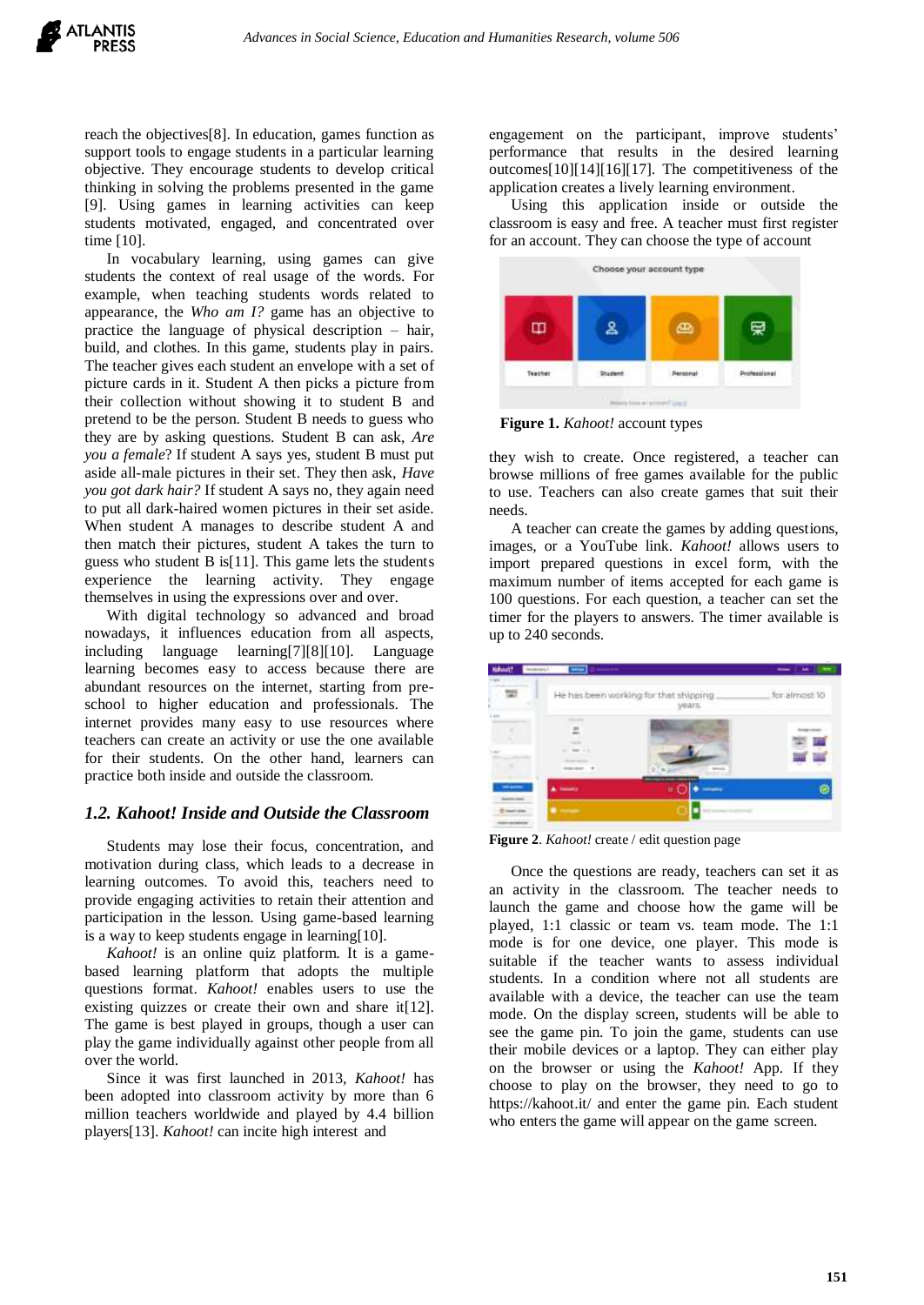The questions will show up on the screen, and students can choose their answers by pressing the corresponding color or shape of the correct answer on their device. The game will automatically award the right answer based on who is the quickest. The quicker the students answer the question, the higher the score will be. For each question, there will be a leaderboard that shows who is in the lead. The class usually erupts in excitement every time the leaderboard shows up.

# **2. METHOD**

The research conducted is a classroom action research that applies suitable intervention to collect and analyze data to implement actions to address teaching methods to improve students' vocabulary[18]. The research participants are students in the Intermediate Reading and Writing class in the 2019-2020 academic year. There were only 11 students registered for the course. In collecting the data, the class implemented the regular activity presented in the main coursebook for the first half of the semester. The purpose is to compare the students' scores on the vocabulary sections before implementing *Kahoot!* in the learning activities and after. At the beginning of the semester, students did a pre-test to identify the meaning of 100 words. Before the semester ended, students did the post-test and filled in a survey to see their response to *Kahoot!*.

Every meeting during the first half of the semester, students did the activity presented in the coursebook without *Kahoot!*. After the mid-semester test, students did some exercises on *Kahoot!*. Due to the Covid-19 pandemic, in-person classes after the mid-semester test were switched to online classrooms. *Kahoot!* online classroom activities were conducted via the *Zoom*  Meeting.

#### **3. RESULT AND DISCUSSION**

The use of *Kahoot!* in classroom activity related to vocabulary activities shows an increase in students' performance when identifying meaning from context. Students' vocabulary section score at the end of the semester increases by 18% from mid-semester. Figure 3 shows that all 11 students pick an increase in score. One student shows a 26% increase after using *Kahoot!* for six weeks.



**Figure 4** Students' vocabulary score

Students' engagement with *Kahoot!* also occurs outside the classroom. The chart in Figure 4 shows that 63,6% of students play *Kahoot!* whenever they want to. It explains that even without an assignment from the teacher, students enjoy playing it. 27,3% of them also play it whenever their friends send a challenge, and 18,2% spend time on Kahoot! to learn which implies that student has the willingness to seek *Kahoot!* to improve their knowledge.



Concerning *Kahoot!* contribution to students' improvement in learning vocabulary, 72,7% strongly

**Figure 3** Student activity on Kahoot!

agree that it helps them. It is consistent with the increase of scores in vocabulary learning.





About whether they enjoy doing their vocabulary activity on *Kahoot!*, as shown in Figure 5, the majority of them strongly agree that they like it. The reason for this can be seen in Figure 6, where 10 out of 11 students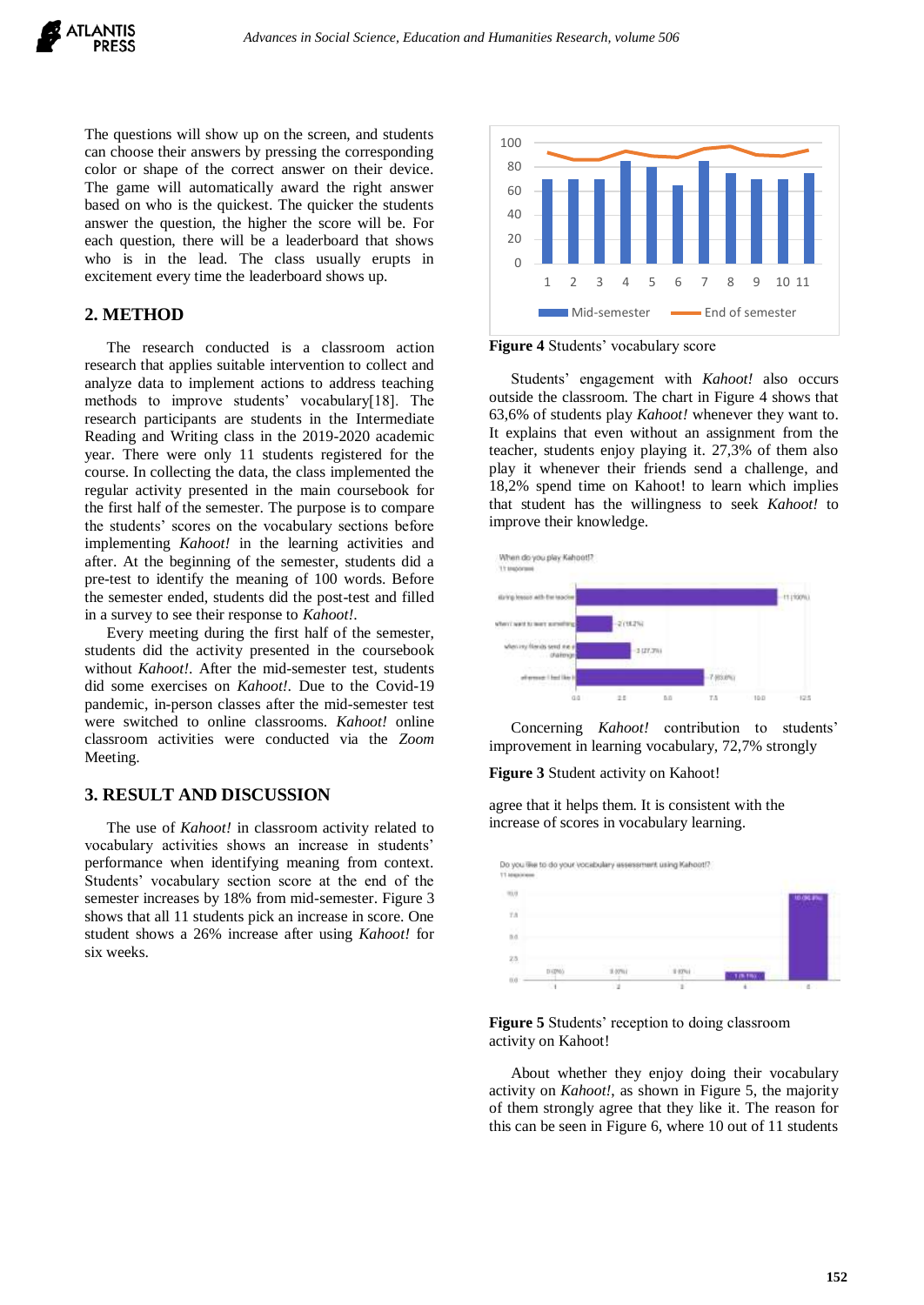

find that it is not hard to use *Kahoot!*. They strongly agree that Kahoot! is easy to use.



**Figure 6** Students' response to *Kahoot!* user interface

Students also acknowledge that the application increases their learning performance—the concept of learning while playing increases their classroom activity engagement. As much as 81,8% strongly agree that their attention and interest in the lesson improve because of *Kahoot!*.



**Figure 7** Class dynamics

In terms of class dynamics, students feel that *Kahoot!* creates fun class dynamics, as in Figure 7. The response gives a picture that integrating *Kahoot!* in learning activity makes the class excited. Students reacted in excitement whenever they manage to take the lead on the leaderboard.



**Figure 8** Challenges in using Kahoot!

Aside from all the excitement and fun, students also face challenges every time they are on *Kahoot!*. Connection problems yield on top with 72,7%, and short timing for the students in answering the questions come second. There are no students in the Intermediate

Reading and Writing class with problems with device compatibility and availability.

# **4. CONCLUSION**

Research results show that technology can be useful in language learning so that learning becomes exciting and fun. *Kahoot!* has a positive effect on student activities in the classroom. They play an active role to be involved in answering the questions. Learning using applications makes the teaching and learning process interactive. The students compete with each other to answer the questions as quickly as they can. Student answers that appear on the screen.

Furthermore, the use of this application makes the classroom atmosphere come alive. Students raise and cheer if they get the answer right. They feel disappointed when they give a wrong answer, and they clap their hands after knowing the winner of the game that appears on the monitor screen. Their enthusiasm to play *Kahoot!* every time they come to class shows that *Kahoot!* is considered fun and enjoyable. Students can play *Kahoot!* not only in the classroom but also outside the classroom.

# **ACKNOWLEDGMENT**

LP3M Universitas Andalas funds this research.

# **REFERENCES**

- [1] S. Webb and P. Nation, *How vocabulary is learned*, United Kingdom: Oxford, 2017.
- [2] L. M. Sadiku, "The Importance of Four Skills Reading, Speaking, Writing, Listening in a Lesson Hour," *European Journal of Language and Literature Studies,* vol. 1, no. 1, pp. 29-31, 2015.
- [3] S. Thornbury, *How to teach Vocabulary*, Oxford: Pearson Education Limited, 2002.
- [4] A. Burns and H. de Silvia Joyce, Eds., *Teacher's voices 7: Teaching vocabulary*, Sidney: Macquarie University, 2001.
- [5] F. F. Y. Tılfarlıoğlu and Y. Bozgeyik, "The Relationship between Vocabulary Learning Strategies and Vocabulary Proficiency of English Language Learners," *International Journal of Applied Linguistics & English Literature,* vol. 1, no. 2, pp. 91-101, 2012.
- [6] T. S. Paribakht and S. Webb, "The